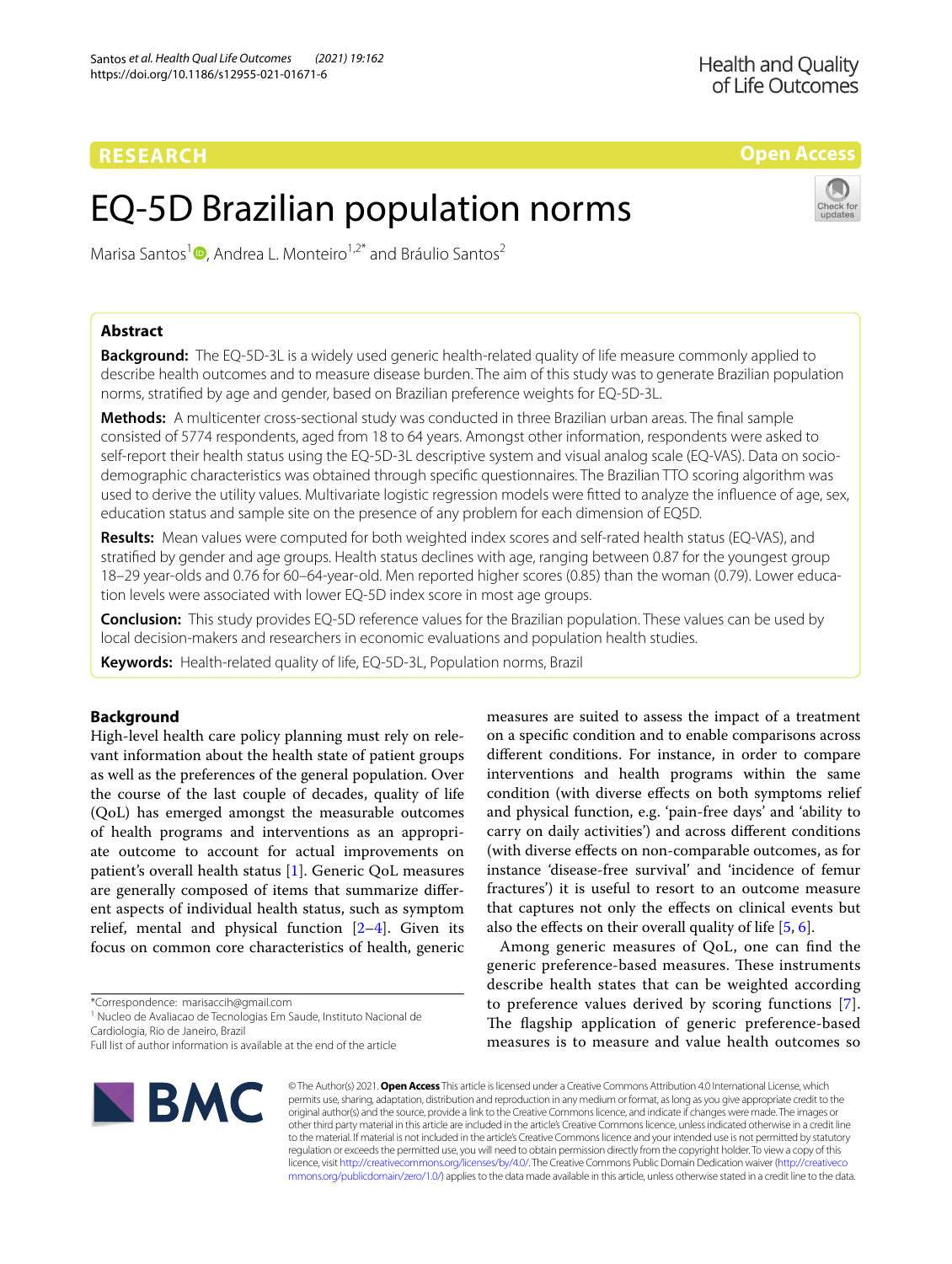as to assign values to health changes and inform costefectiveness analysis, specifcally those that rely on the cost-utility framework [\[8](#page-5-6)]. On cost-utility analysis, the additional benefts produced by a new intervention are expressed in terms of quality-adjusted life-years (QALYs), which results in an incremental cost-efectiveness estimate presented as cost per QALY gained. The QALY comprises, in a single index, the measure of a person's length of life weighted by a valuation of their health-related quality of life  $[7, 9, 10]$  $[7, 9, 10]$  $[7, 9, 10]$  $[7, 9, 10]$  $[7, 9, 10]$  $[7, 9, 10]$  $[7, 9, 10]$ . The utility values used in QALY calculations are usually elicited on valuation studies conducted with patients or general population (value sets), wherein the health states derived from preference-based measures are valued [[2,](#page-5-1) [5\]](#page-5-3). Other strategies to obtain these weights include diferent approaches and populations (e.g., healthcare professionals' opinions; non-preference based weights; mapping) may be used, but are considered suboptimal  $[6]$  $[6]$ .

When computing QALY estimates, the time spent in a given health state (estimated survival) is multiplied by the utility weight correspondent to that health state. The utility weight represents how much years of life a person is willing to sacrifce to improve their QoL from a specifc health state.

Preference-based measures can be used as "off-theshelf" outcome measures to assess QoL within a clinical trial or observational study, providing utility values as an outcome. Other applications for preference-based measures include the measurement of population health and disease burden.

This paper will focus on the population norms derived from self-reported QoL data collected during the Brazilian valuation study of the EQ-5D-3L. The EQ-5D is a widely used generic preference-based measure composed by a descriptive system and a visual analog scale (VAS)  $[11]$  $[11]$ . Thus far, there are three versions of the EQ-5D: the three and fve level versions of the adultoriented descriptive systems, and the EQ-5D Youth (EQ-5D-Y), developed to serve as an outcome measure for children and adolescents. The EQ-5D descriptive systems comprise fve domains: mobility, self-care, usual activities, pain/discomfort and anxiety/depression. In the three level version, each of the fve dimensions can be described with three levels of problems (no problems, some/moderate problems, and extreme problems). This descriptive system defines 243 different health states  $(3<sup>5</sup>)$ , wherein each one of them can be described in a 5-digit profle that combines information about the level of problems in each dimension (e.g., no problems in all dimensions '11111'; extreme problems in all dimensions '33333')  $[12]$  $[12]$ . The validity and reliability of the EQ-5D-3L have been well documented elsewhere [[2](#page-5-1), [13](#page-5-11)].

To date, several countries, among them the U.K. [\[14](#page-5-12)], USA [[15,](#page-5-13) [16](#page-5-14)], Poland [[17\]](#page-5-15) Portugal [[18\]](#page-5-16), Denmark [\[19](#page-5-17)], Singapore  $[20, 21]$  $[20, 21]$  $[20, 21]$ , and China  $[22]$  $[22]$ , have made their population norms for the EQ-5D available. Furthermore, Brazilian data on the use of the EQ-5D-3L as a health measure for the adult population has been recently published [\[23\]](#page-5-21). Once data of this nature is made available, it can be used to inform the interpretation of quality of life estimates, measured by the  $EQ-5D-3L$ . The existence of normative data enables comparisons between data collected from specifc groups (e.g., patients, occupational groups, ethnic groups) with the general population, making it possible, for instance, to explore weather a specifc condition is associated with quality of life impairments. This study aims to generate Brazilian population norms for EQ-5D-3L, stratifed by age and gender.

### **Methods**

#### **Survey design and data collection**

The data used in this analysis was collected during the national valuation study of the EQ-5D-3L in Brazil. A total of 5774 respondents from the general public were interviewed in mid-2012. The sample was drawn from three Brazilian urban centers (Rio de Janeiro, Porto Alegre, and Recife). The sampling frame was established based on data from the Brazilian 2010 census. The states from which data were collected represent 4/3 of the seven most populous Brazilian states, accounting for approximately 30% of the total population.

A geographically based probabilistic sample of the general population from urban areas, with ages ranging from 18 to 64 and stratifed by age and gender was recruited and interviewed. Potential participants were targeted resorting to area-based measures derived from Brazilian census tract records, and eligible subjects were identifed following a door-to-door household recruitment strategy. Due to the Brazilian territorial dimension, and to the budgetary constraints typical to a research project exclusively funded with public resources, the research team chose to restrict the data collection to urban settings. The implications of this choice on the representativeness of the results will be further debated in the discussion section.

Given that the valuation of the EQ-5D-3L health states was the primary purpose of the main study that generated this dataset, the sample size estimation was based on the desired number of observations for each pair of health states (at least 140 for each). Further details on this survey and its design have been previously reported by Santos et al.  $[24]$ . The variables were selected based on the conceptual model based on the literature.

EQ-5D -3L was selected because it is the only Euroqol instrument with Brazilian Valuation data. EQ-5D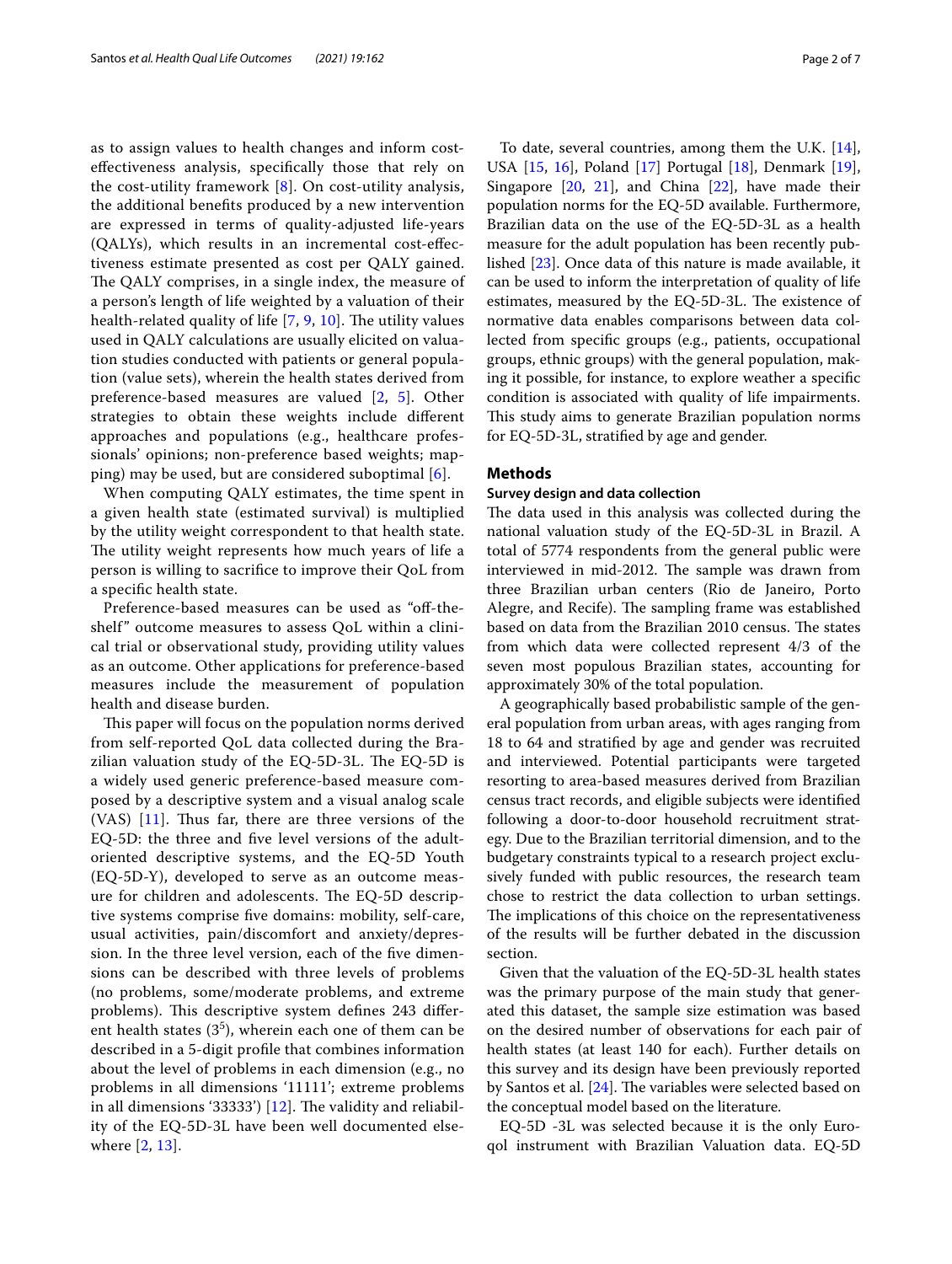Index Values (utility values) are obtained thought a scoring function from a set of population-based preference weights from the Brazilian valuation study [[24](#page-5-22)].

## **Socio‑economic component**

In addition to the valuation and self-rating tasks, the respondents also completed a questionnaire about their socio-economic characteristics. Each respondent was asked about gender, age, religious beliefs, marital status, education level, and ownership of goods. The socio-economic classifcation used in this study was based on the classifcation proposed by ABEP—Brazilian Association of Survey Companies in 2013  $[25]$  $[25]$ . This approach combines data on ownership of goods and education level to create an eight-level classifcation system, A corresponds to the wealthiest class defned (with estimated average yearly earnings of US\$4,988), and the classes D/E are the most impoverished strata of this classifcation system (with estimated yearly earnings of US\$376).

## **Statistical analysis**

The statistical analysis was conducted using STATA 14 (StataCorp L.P., Stata Statistical Software; TX, USA). The distribution of the utility estimates, median utility, and inter-quartile range (IQR) were computed and stratifed by sample characteristics. Categorical variables were described as count (proportion) and continuous variables as mean (standard deviation) or median (interquartile range), depending on the variable distribution. We used multivariate logistic regression models to analyze the infuence of age, sex, education status and sample site on the presence of any problem for each dimension of EQ5D. Results were displayed as odds ratio and 95% confidence intervals. This analysis was conducted using unweighted data.

# **Results**

This analysis was performed using data from 5774 respondents. Our respondents were young (mean age was 38 years), married (about 51%), with children (about 68%). A distinctive aspect of this sample comparing to international data is that almost 34% of respondents had primary education or less. The respondents, for the most part (97%), believed in God. Detailed sample characteristics are presented in Table [1](#page-2-0).

The more prevalent chronic diseases were: pulmonary problems, hypertension, and back pain. E.Q. dimension with more problems (levels 2 and 3 of E.Q. 5D-3L- Fig. [1](#page-3-0)) was pain/discomfort (48.6%). One-third of respondents related moderate or severe anxiety/depression. All dimensions had more problems for elderlies. Women had more problems in dimensions pain/discomfort and depression/anxiety.

## <span id="page-2-0"></span>**Table 1** Sample characteristics

| <b>Factor</b>             | Level                     | Value         |  |
|---------------------------|---------------------------|---------------|--|
| N                         |                           | 5774          |  |
| City                      | Rio de Janeiro            | 3921 (67.91%) |  |
|                           | Recife                    | 959 (16.61%)  |  |
|                           | Porto Alegre              | 894 (15.48%)  |  |
| Sex                       | Female                    | 3104 (53.76%) |  |
|                           | Male                      | 2670 (46.24%) |  |
| Age, median (IQR)         |                           | 38 (27, 49)   |  |
| Marital status            | Married                   | 2925 (50.66%) |  |
|                           | Widowed                   | 182 (3.15%)   |  |
|                           | Divorced                  | 488 (8.45%)   |  |
|                           | Single                    | 2176 (37.69%) |  |
|                           | Didn't know/didn't answer | 3(0.05%)      |  |
| Children                  | No                        | 1826 (31.62%) |  |
|                           | Yes                       | 3948 (68.38%) |  |
| ISCED* level of education | $0 - 2$                   | 1934 (33.49%) |  |
| (2011)                    | $3 - 4$                   | 2166 (37.51%) |  |
|                           | $5 - 6$                   | 1302 (22.55%) |  |
|                           | $7 - 8$                   | 372 (6.44%)   |  |
| Socio-economic status**   | Α                         | 383 (6.63%)   |  |
|                           | B.                        | 2370 (41.05%) |  |
|                           | $\overline{C}$            | 2767 (47.92%) |  |
|                           | D/E                       | 239 (4.14%)   |  |
|                           | Didn't know/didn't answer | 15 (0.26%)    |  |
| Chronic disease           | No                        | 2183 (37.81%) |  |
|                           | Yes                       | 3591 (62.19%) |  |
| Health insurance          | No                        | 3215 (55.68%) |  |
|                           | Yes                       | 2554 (44.23%) |  |
|                           | Didn't know/didn't answer | $5(0.09\%)$   |  |
| Believes in God           | No                        | 150 (2.60%)   |  |
|                           | Yes                       | 5601 (97.00%) |  |
|                           | Didn't know/didn't answer | 23 (0.40%)    |  |
| Self-rated health         | Very good                 | 1093 (18.93%) |  |
|                           | Good                      | 2863 (49.58%) |  |
|                           | Fair                      | 1639 (28.39%) |  |
|                           | Bad                       | 139 (2.41%)   |  |
|                           | Very bad                  | 38 (0.66%)    |  |
|                           | Didn't know/didn't answer | 2(0.03%)      |  |
| VAS, median (IQR)         |                           | 85 (70, 90)   |  |

\*0–2 from no formal to lower secondary education. 3–4 upper to post-

secondary, 5–6 tertiary education, 7–8 post-graduation

\*\*Socio-economic status A/B the wealthiest class

Analysing the risk of having moderate/severe problems (Table [2\)](#page-4-0) by each dimension (E.Q. levels 2 and 3), there is a higher and statistical signifcant risk" among people with 50 years old or more for all dimensions, varying from 2.5 (pain/discomfort in 50–54 years range) to  $11.5$  (mobility in  $60-64$  years range). There is less risk of problems for male sex in all dimensions and a critical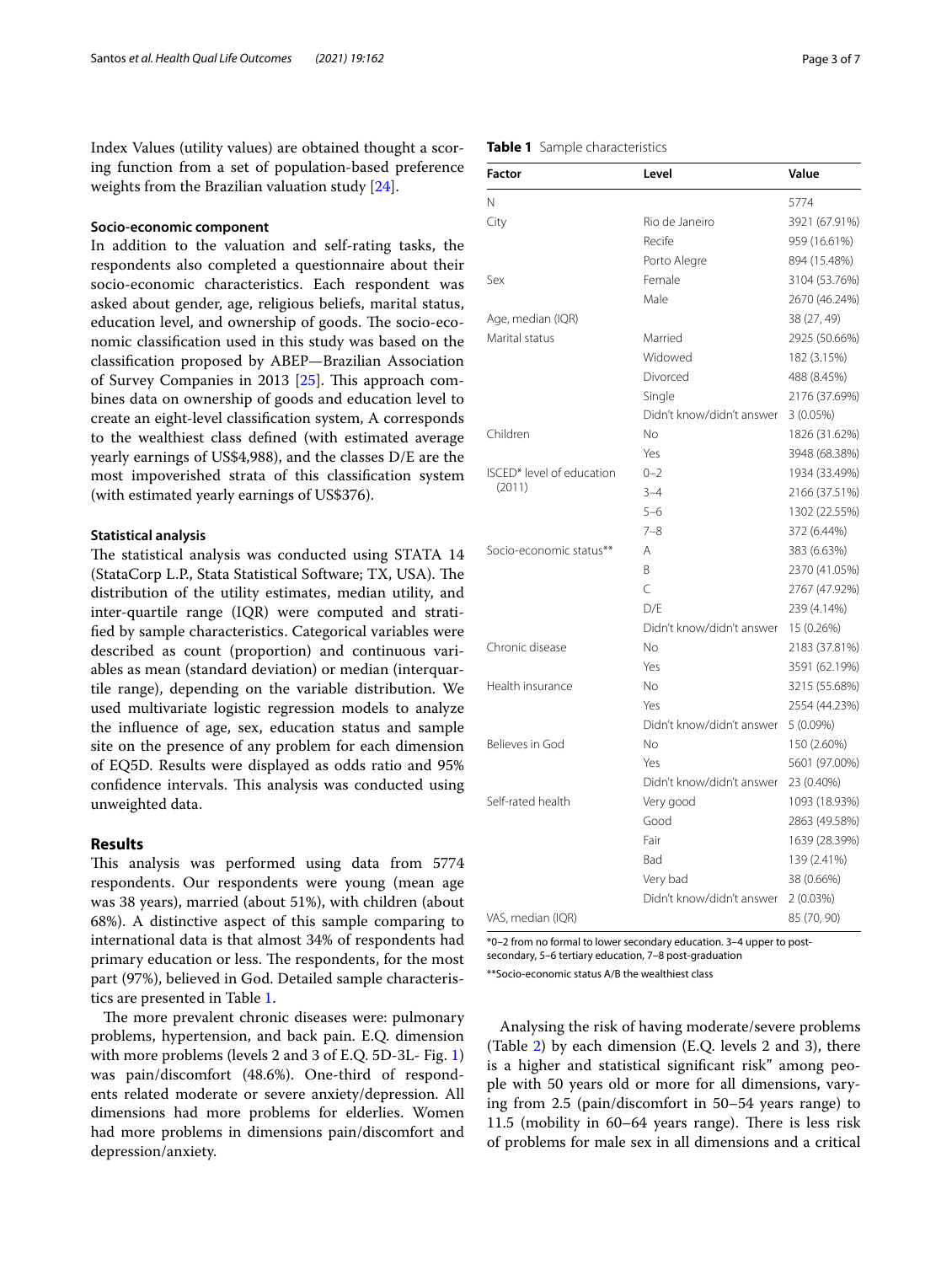

<span id="page-3-0"></span>diference in risk associated with educational level. Comparing ISCD 7–8 stratum to ISCD 0–2, we have found 85% fewer odds for self-care problems and 78% fewer odds for mobility problems. The dimension anxiety/ depression had a non-statistical diference with small differences between educational ranges.

The mean utility for the sample was  $0.824$  (Table [3](#page-4-1)), with an absolute reduction of 11,2% from the first stratum (18–19 yrs) to the last (60–64 yrs). Additional data with utilities calculated EQ-5D index (time trade-off value set) and Visual Analytic Scale (VAS) stratifed by sex and age is available [see Additional fle [1\]](#page-5-24) and [Additional file  $2$ ] respectively. The complete dataset is available [see Additional fle [3](#page-5-26)].

# **Discussion**

This paper summarizes the Brazilian population norms for the EQ-5D-3L. It was conducted with a substantial number of face-to-face interviews representing the preferences of the general Brazilian population. It provides a normative value ft for use in health-related quality of life research and economic evaluation of health care interventions. Some data, also include in this study, including only one Brazilian federative state, was published by Viegas Andrade and cols [[26\]](#page-6-0). In the Latin American region, norms were published for Argentina [[27\]](#page-6-1), Uruguay [[28](#page-6-2)], and Colombia [\[29](#page-6-3)].

Comparing the results by age groups with other countries  $[30]$  $[30]$ , it is possible to highlight some patterns. The most afected dimension was pain/discomfort, and the less afected was self-care, similar to international data. The prevalence of reported anxiety/depression problems above 30% was higher than 17 of 20 countries. Only Hungary (35.2%), Slovenia (36.4%), and Thailand (47.4%) had a higher prevalence.

The mean utility value set cannot be directly compared with other countries due to the application of different algorithms for utility estimation, but the range of values was narrow, varying from 0.873 (18–19 years) to 0.761 (70–74 years).

The results showing the education level as a determinant of the prevalence of health problems and quality of life are not a novelty. Recent data [[31](#page-6-5)] concerning health-related quality of life showed an association of education years, employment rate, and family support with a better quality of life. Education years have a clear association with other socio-demographic factors like income, access to health care, medicines and disease preventive measures, and even better nutritional habits.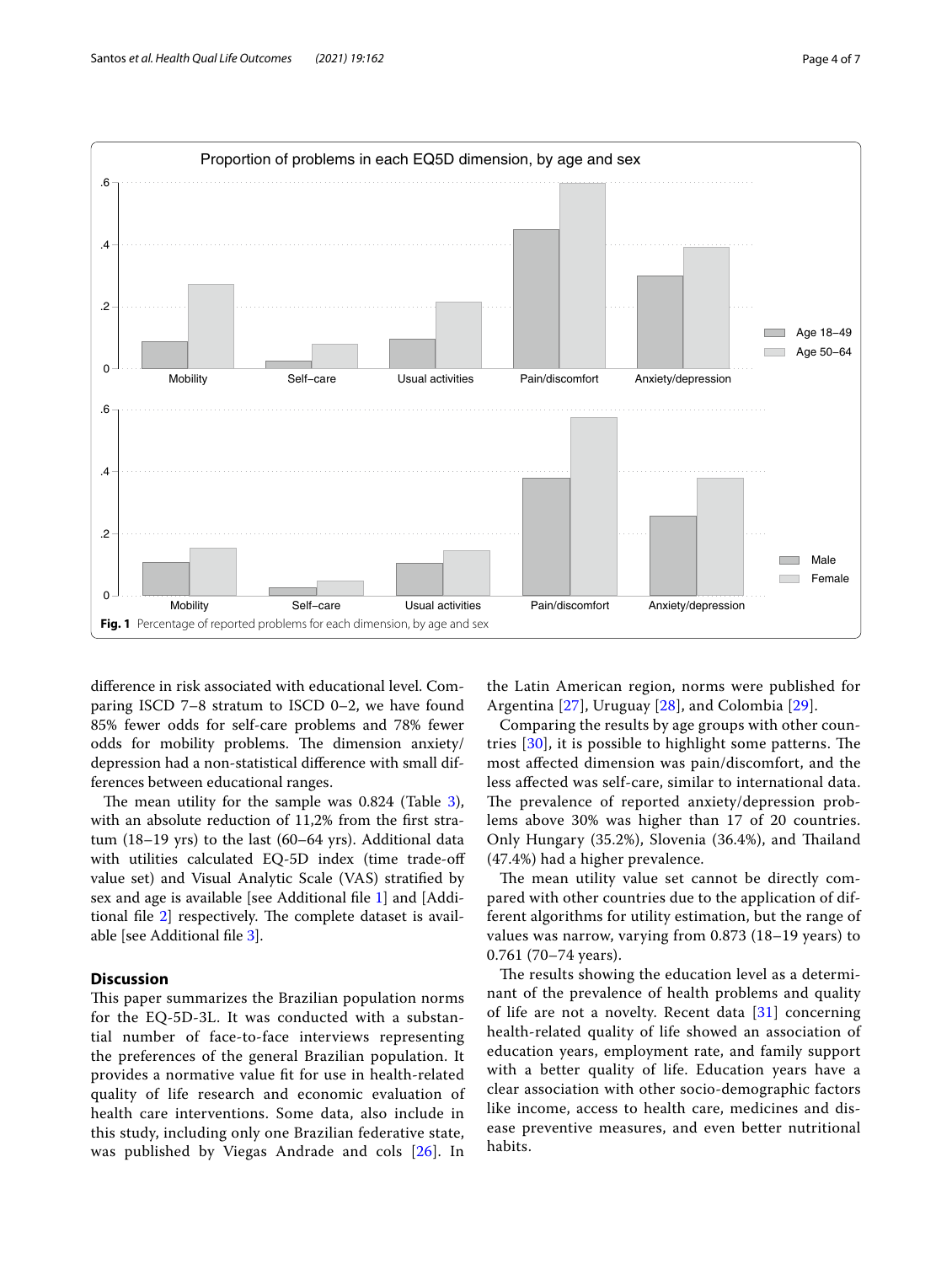|                | Mobility OR (95% CI) | Self-care OR (95% CI) | <b>Usual activities OR</b><br>(95% CI) | Pain/discomfort OR<br>(95% CI) | Anxiety/<br>depression OR<br>(95% CI) |
|----------------|----------------------|-----------------------|----------------------------------------|--------------------------------|---------------------------------------|
| Age            |                      |                       |                                        |                                |                                       |
| $18 - 19$      | Reference            |                       |                                        |                                |                                       |
| $20 - 24$      | $1.11(0.55 - 2.24)$  | $0.43(0.09 - 1.92)$   | $0.72(0.42 - 1.24)$                    | $0.96(0.73 - 1.27)$            | $1.35(0.97 - 1.88)$                   |
| $25 - 29$      | 1.72 (0.89-3.33)     | $2.30(0.76 - 6.91)$   | $1.11(0.67 - 1.82)$                    | $1.04(0.79 - 1.37)$            | $1.83(1.33 - 2.51)$                   |
| $30 - 34$      | 2.28 (1.20-4.34)     | $2.03(0.67 - 6.20)$   | $1.23(0.75 - 2.02)$                    | $1.37(1.04 - 1.80)$            | $1.70(1.24 - 2.35)$                   |
| $35 - 39$      | $3.40(1.81 - 6.38)$  | $2.54(0.85 - 7.56)$   | $1.20(0.73 - 1.99)$                    | $1.50(1.13 - 1.98)$            | $1.88(1.36 - 2.59)$                   |
| $40 - 44$      | $4.02(2.15 - 7.51)$  | 3.75 (1.29-10.88)     | $2.22(1.38 - 3.57)$                    | $1.52(1.15 - 2.01)$            | $2.01(1.45 - 2.78)$                   |
| $45 - 49$      | $6.14(3.32 - 11.37)$ | 3.93 (1.36-11.38)     | 2.85 (1.78-4.54)                       | $1.74(1.31 - 2.31)$            | $2.14(1.55 - 2.96)$                   |
| $50 - 54$      | 10.33 (5.62-18.98)   | $6.33(2.23 - 17.95)$  | $4.05(2.55 - 6.44)$                    | 2.51 (1.88-3.34)               | $2.58(1.86 - 3.56)$                   |
| $55 - 59$      | 9.93 (5.38-18.36)    | 8.42 (2.98-23.79)     | $3.22(2.00 - 5.18)$                    | $2.29(1.70 - 3.08)$            | $2.62(1.88 - 3.65)$                   |
| $60 - 64$      | 11.48 (6.16-21.39)   | 7.41 (2.58-21.31)     | $3.51(2.15 - 5.71)$                    | $2.29(1.67 - 3.14)$            | $2.37(1.67 - 3.37)$                   |
| Sex            |                      |                       |                                        |                                |                                       |
| Female         | Reference            |                       |                                        |                                |                                       |
| Male           | $0.69(0.59 - 0.82)$  | $0.62(0.47 - 0.83)$   | $0.71(0.60 - 0.84)$                    | $0.45(0.40 - 0.50)$            | 0.57(0.510.64)                        |
| ISCED 2011*    |                      |                       |                                        |                                |                                       |
| $0 - 2$        | Reference            |                       |                                        |                                |                                       |
| $3 - 4$        | $0.70(0.58 - 0.83)$  | $0.44(0.32 - 0.59)$   | $0.69(0.57 - 0.82)$                    | $0.93(0.81 - 1.05)$            | $0.88(0.77 - 1.00)$                   |
| $5 - 6$        | $0.35(0.27 - 0.45)$  | $0.15(0.09 - 0.26)$   | $0.43(0.34 - 0.54)$                    | $0.56(0.48 - 0.65)$            | $0.86(0.73 - 1.00)$                   |
| $7 - 8$        | $0.22(0.14 - 0.34)$  | $0.15(0.06 - 0.38)$   | $0.32(0.21 - 0.48)$                    | $0.37(0.29 - 0.47)$            | $0.84(0.66 - 1.07)$                   |
| City           |                      |                       |                                        |                                |                                       |
| Rio de Janeiro | Reference            |                       |                                        |                                |                                       |
| Recife         | $1.13(0.91 - 1.40)$  | $1.51(1.06 - 2.16)$   | $1.27(1.03 - 1.57)$                    | $1.15(1.00 - 1.34)$            | $1.10(0.94 - 1.28)$                   |
| Porto Alegre   | $1.03(0.83 - 1.30)$  | $1.47(1.02 - 2.11)$   | $1.17(0.94 - 1.46)$                    | $0.98(0.84 - 1.14)$            | $1.26(1.08 - 1.47)$                   |

<span id="page-4-0"></span>

|  |  | <b>Table 2</b> Logistic regression model (outcomes: any problems in each dimension, covariates: demographic variables) |
|--|--|------------------------------------------------------------------------------------------------------------------------|
|  |  |                                                                                                                        |

\*International Standard Classifcation of Education 0–2 from no formal to lower secondary education. 3–4 upper to post-secondary, 5–6 tertiary education, 7–8 postgraduation

<span id="page-4-1"></span>**Table 3** Mean utility values stratified by age group

| Age       | N    | Mean  | Sd    | Min      | p25   | p50   | p75 | Max |
|-----------|------|-------|-------|----------|-------|-------|-----|-----|
| $18 - 19$ | 321  | 0.873 | 0.13  | 0.508    | 0.787 | 0.801 |     |     |
| $20 - 24$ | 675  | 0.876 | 0.13  | 0.302    | 0.787 | 0.801 |     |     |
| $25 - 29$ | 747  | 0.859 | 0.148 | 0.061    | 0.787 | 0.801 |     |     |
| $30 - 34$ | 728  | 0.85  | 0.151 | 0.114    | 0.737 | 0.801 |     |     |
| $35 - 39$ | 649  | 0.834 | 0.155 | 0.305    | 0.737 | 0.787 |     |     |
| $40 - 44$ | 615  | 0.817 | 0.179 | $-0.176$ | 0.737 | 0.787 |     |     |
| $45 - 49$ | 613  | 0.801 | 0.182 | $-0.131$ | 0.731 | 0.787 |     |     |
| $50 - 54$ | 574  | 0.765 | 0.187 | 0.068    | 0.64  | 0.787 |     |     |
| $55 - 59$ | 487  | 0.762 | 0.198 | $-0.028$ | 0.634 | 0.787 |     |     |
| $60 - 64$ | 365  | 0.761 | 0.212 | $-0.176$ | 0.634 | 0.787 |     |     |
| Total     | 5774 | 0.824 | 0.172 | $-0.176$ | 0.737 | 0.787 |     |     |

These normative values can be used as a baseline for group comparisons on cost-effectiveness models. These values would refect the mean expected utility value of the population. Beyond economic models, the Brazilian population norms can be used as a measure of the health and disease burden of the general population.

The present study represents a large sample size, representative of four important urban cities. The data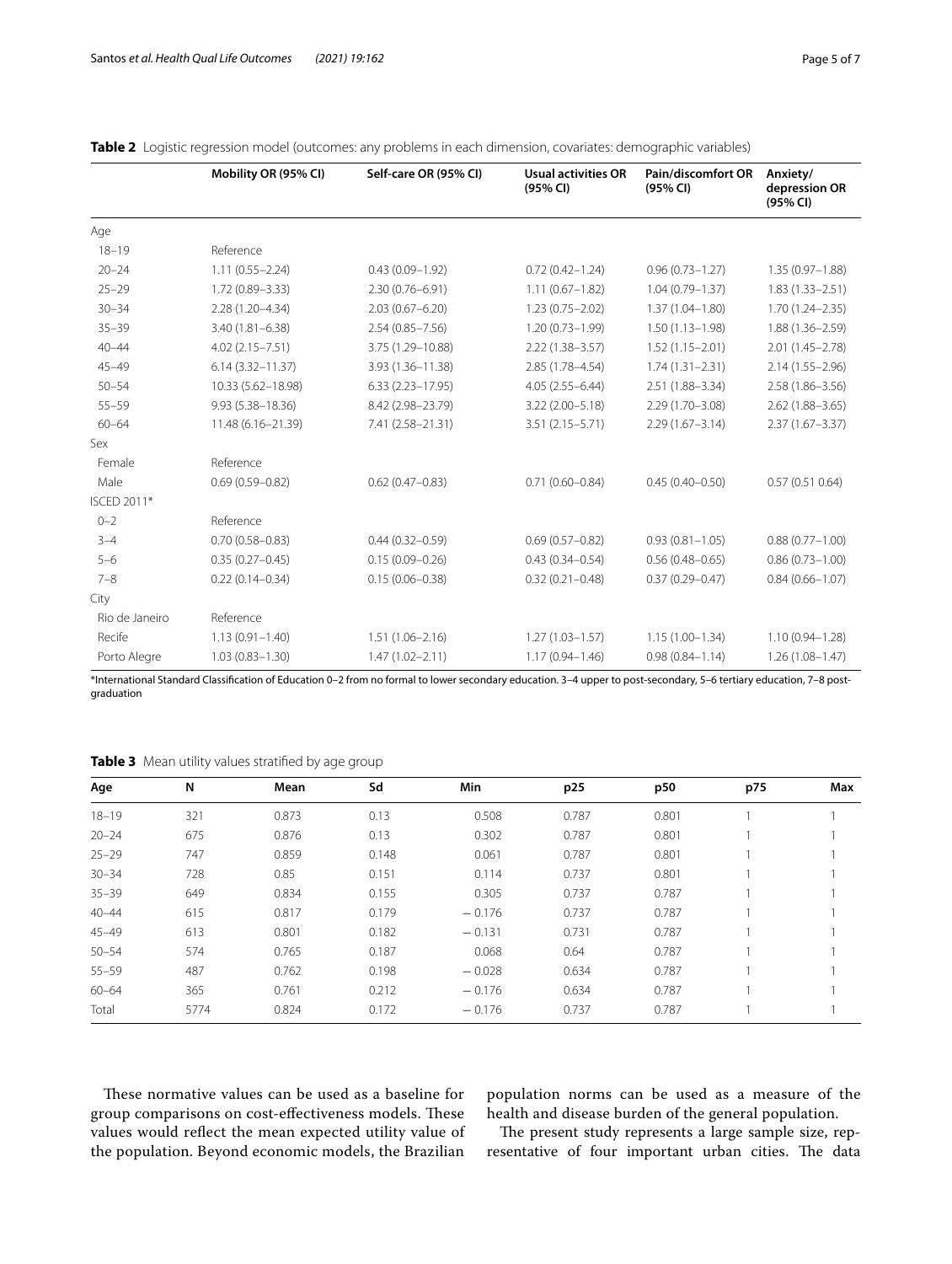collection method, via face-to-face interviews, was essential for Brazilian reality, a country with a high proportion of functionally illiterate, especially elderlies.

We faced some limitations compromising the external validity of the data. The sample does not include respondents older than 65 years due to feldwork challenges. Generalizability to rural samples may be limited, and the E.Q. 5D 3L is not the most recent version of the questionnaire. There is no value set for EQ-5D-5L in Brazil.

## **Conclusion**

Utility values vary with age and gender, being higher for men and younger individuals. The external comparisons using the Euroqol questionnaire are quick, feasible, and informative, and therefore, an important instrument to measure health. The trends in utility values observed in our sample are comparable to what was observed in other studies.

## **Supplementary Information**

The online version contains supplementary material available at [https://doi.](https://doi.org/10.1186/s12955-021-01671-6) [org/10.1186/s12955-021-01671-6](https://doi.org/10.1186/s12955-021-01671-6).

<span id="page-5-26"></span><span id="page-5-25"></span><span id="page-5-24"></span>**Additional fle 1**. Utilities stratifed by sex.

**Additional fle 2**. Utilities stratifed by age.

**Additional fle 3**. Complete database.

#### **Acknowledgements**

The authors would like to thank to professor Paul Kind, Monica Viegas and to dr. Luciane Cruz to the participation in the original study design and data collection.

#### **Authors' contributions**

MS: study design and data analysis. BS-Jr: data analysis and interpretation; ALM: collection and data analysis. All authors participated in the development of this manuscript. All authors read and approved the fnal manuscript.

#### **Funding**

Financial support for this study was provided entirely by Brazilian Ministry of Health. Through FINEP agency (Grant No. 01.11.0292.00). The funding agreement ensured the authors' independence in designing the study, interpreting the data, writing, and publishing the report.

#### **Availability of data and materials**

The complete database is available in Additional fle [1](#page-5-24).

#### **Ethics approval and consent to participate**

The study was approved by Inst. Nacional de Cardiologia`s Ethical Committee number 0356/2011.

#### **Consent for publication**

Not applicable.

# **Competing interests**

Marisa Santos is member of Euroqol Group.

#### **Author details**

<sup>1</sup> Nucleo de Avaliacao de Tecnologias Em Saude, Instituto Nacional de Cardiologia, Rio de Janeiro, Brazil. <sup>2</sup> Department of Pharmacy Systems, Outcomes and Policy, College of Pharmacy, University of Illinois at Chicago, Chicago, IL, USA.

Received: 8 November 2019 Accepted: 6 January 2021<br>Published online: 10 June 2021

#### **References**

- <span id="page-5-0"></span>1. Kind P, Hardman G, Leese B. Measuring health status: information for primary care decision making. Health Policy. 2005;71(3):303–13.
- <span id="page-5-1"></span>2. Kind P, Brooks R, Rabin R. EQ-5D concepts and methods: a developmental history. Berlin: Springer; 2006.
- 3. Horsman J, Furlong W, Feeny D, Torrance G. The Health Utilities Index (HUI®): concepts, measurement properties and applications. Health Quality Life Outcomes. 2003;1(1):54.
- <span id="page-5-2"></span>4. Brazier J, Roberts J, Deverill M. The estimation of a preference-based measure of health from the SF-36. J Health Econ. 2002;21(2):271–92.
- <span id="page-5-3"></span>5. Whitehead SJ, Ali S. Health outcomes in economic evaluation: the QALY and utilities. Br Med Bull. 2010;96:5–21.
- <span id="page-5-4"></span>6. Scufham PA, Whitty JA, Mitchell A, Viney R. The use of QALY weights for QALY calculations. Pharmacoeconomics. 2008;26(4):297–310.
- <span id="page-5-5"></span>7. Drummond M. Methods for the economic evaluation of health care programmes. 4th ed. Oxford, United Kingdom: Oxford medical publications; New York, NY, USA: Oxford University Press; 2015.
- <span id="page-5-6"></span>8. Neumann PJ, Goldie SJ, Weinstein MC. Preference-based measures in economic evaluation in health care. Annu Rev Public Health. 2000;21:587–611.
- <span id="page-5-7"></span>9. Torrance GW, Feeny D. Utilities and quality-adjusted life years. Int J Technol Assess Health Care. 1989;5(4):559–75.
- <span id="page-5-8"></span>10. Torrance GW, Furlong W, Feeny D. Health utility estimation. Expert Rev Pharmacoecon Outcomes Res. 2002;2(2):99–108.
- <span id="page-5-9"></span>11. EuroQol Group. EuroQol–a new facility for the measurement of healthrelated quality of life. EuroQol Group Health Policy. 1990;16(3):199–208.
- <span id="page-5-10"></span>12. Rabin R, Charro Fd. EQ-SD: a measure of health status from the EuroQol Group. Ann Med. 2001;33(5):337–43.
- <span id="page-5-11"></span>13. Pickard AS, De Leon MC, Kohlmann T, Cella D, Rosenbloom S. Psychometric comparison of the standard EQ-5D to a 5 level version in cancer patients. Med Care. 2007;45(3):259–63.
- <span id="page-5-12"></span>14. Kind P, Dolan P, Gudex C, Williams A. Variations in population health status: results from a United Kingdom national questionnaire survey. BMJ. 1998;316(7133):736–41.
- <span id="page-5-13"></span>15. Luo N, Johnson JA, Shaw JW, Feeny D, Coons SJ. Self-reported health status of the general adult U.S. population as assessed by the EQ-5D and Health Utilities Index. Med Care. 2005;43(11):1078–86.
- <span id="page-5-14"></span>16. Fryback DG, Dunham NC, Palta M, Hanmer J, Buechner J, Cherepanov D, et al. U.S. norms for six generic health-related quality-of-life indexes from the National Health Measurement study. Med Care. 2007;45(12):1162–70.
- <span id="page-5-15"></span>17. Golicki D, Niewada M, Jakubczyk M, Wrona W, Hermanowski T. Selfassessed health status in Poland: EQ-5D fndings from the Polish valuation study. Pol Arch Med Wewn. 2010;120(7–8):276–81.
- <span id="page-5-16"></span>18. Ferreira LN, Ferreira PL, Pereira LN, Oppe M. EQ-5D Portuguese population norms. Qual Life Res. 2014;23(2):425–30.
- <span id="page-5-17"></span>19. Sørensen J, Davidsen M, Gudex C, Pedersen KM, Brønnum-Hansen H. Danish EQ-5D population norms. Scand J Public Health. 2009;37(5):467–74.
- <span id="page-5-18"></span>20. Abdin E, Subramaniam M, Vaingankar JA, Luo N, Chong SA. Population norms for the EQ-5D index scores using Singapore preference weights. Qual Life Res. 2015;24(6):1545–53.
- <span id="page-5-19"></span>21. Abdin E, Subramaniam M, Vaingankar JA, Luo N, Chong SA. Measuring health-related quality of life among adults in Singapore: population norms for the EQ-5D. Qual Life Res. 2013;22(10):2983–91.
- <span id="page-5-20"></span>22. Sun S, Chen J, Johannesson M, Kind P, Xu L, Zhang Y, et al. Population health status in China: EQ-5D results, by age, sex and socio-economic status, from the National Health Services Survey 2008. Qual Life Res. 2011;20(3):309–20.
- <span id="page-5-21"></span>23. Menezes ReM, Andrade MV, Noronha KV, Kind P. EQ-5D-3L as a health measure of Brazilian adult population. Qual Life Res. 2015;24(11):2761–76.
- <span id="page-5-22"></span>24. Santos M, Cintra MA, Monteiro AL, Santos B, Gusmão-Filho F, Andrade MV, et al. Brazilian Valuation of EQ-5D-3L Health States: Results from a Saturation Study. Med Decis Making. 2016;36(2):253–63.
- <span id="page-5-23"></span>25. (ABEP). Critério de classifcação econômica Brasil 2013 ["ABEP Critério Brasil", [s.d.]. [http://www.abep.org/criterio-brasil.](http://www.abep.org/criterio-brasil)